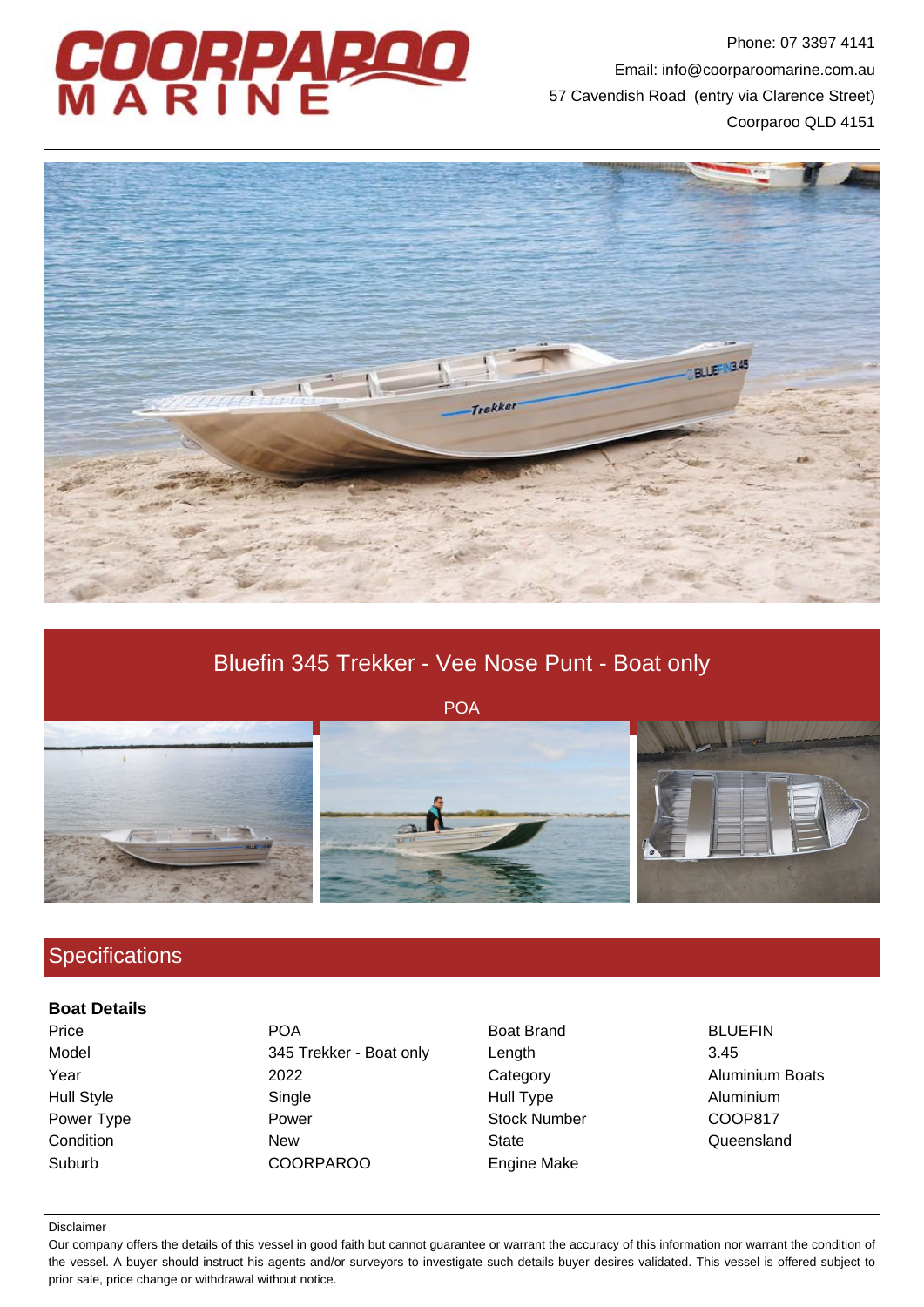

### **Description**

\*\* STOCK ON ORDER - ARRIVING SOON \*\* SECURE YOUR NEW BOAT NOW TO AVOID DISAPPOINTMENT \*\*\*

The Buefin range of ever-popular V-Bow punts - Trekkers at Coorparoo Marine are ideal as car toppers or fishing platforms as they offer excellent stability. The Trekkers come in a large range of sizes (345, 385 and 415) and options to suit your application and needs. Solidly constructed and fully welded, Trekkers have large foam filled seats for flotation for your safety. Great little boats to get into shallow waters or impoundments or used as a tender and a comprehensive range of options to build it how you want it.

Package and bonus features included in the package price:

Bluefin 345 Trekker - standard features as per Bluefin's website - BOAT ONLY

Standard features:

1.6mm Bottom sheets (Available on 345 & 385 models) 2.0mm Bottom sheets (Available on 415 model) 1.6mm Side sheets Anchor shelf Extruded keel Extruded chines Transducer bracket Bilge pump bracket Solid corners Side pockets Motor pad Decals Fully welded construction Bow grab handles Transom grab handles Rowlocks Foam filled thwart seats Basic flotation Checkerplate foredeck Anchor tie point Bow eye Drain bung 3 year warranty Model  $\prod_{\Pi}$ Length  $\prod_{\Pi}$ Beam  $\prod_{\Pi}$ Hull Depth  $\prod_{\Pi}$ Weight  $\prod_{\Pi}$ Max HP  $\prod_{\Pi}$ Bottom Sheet  $\prod_{\Pi}$ Trop Sides  $\prod_{\Pi}$ Transom Height Trekker 3.45 nnn3.45m nnn1420mm nnn515mm nnn70kg nnn15 nnn1.6mm nnn1.6mm nnnShort Trekker 3.85 [][[3.85m [][[1620mm [][[515mm [][[98kg [][[25 [][[1.6mm [][[1.6mm [][[Short Trekker 4.15 nnn4.15m nnn1660mm nnn580mm nnn120kg nnn30 nnn2.0mm nnn1.6mm nnnLong

Disclaimer

Our company offers the details of this vessel in good faith but cannot guarantee or warrant the accuracy of this information nor warrant the condition of the vessel. A buyer should instruct his agents and/or surveyors to investigate such details buyer desires validated. This vessel is offered subject to prior sale, price change or withdrawal without notice.